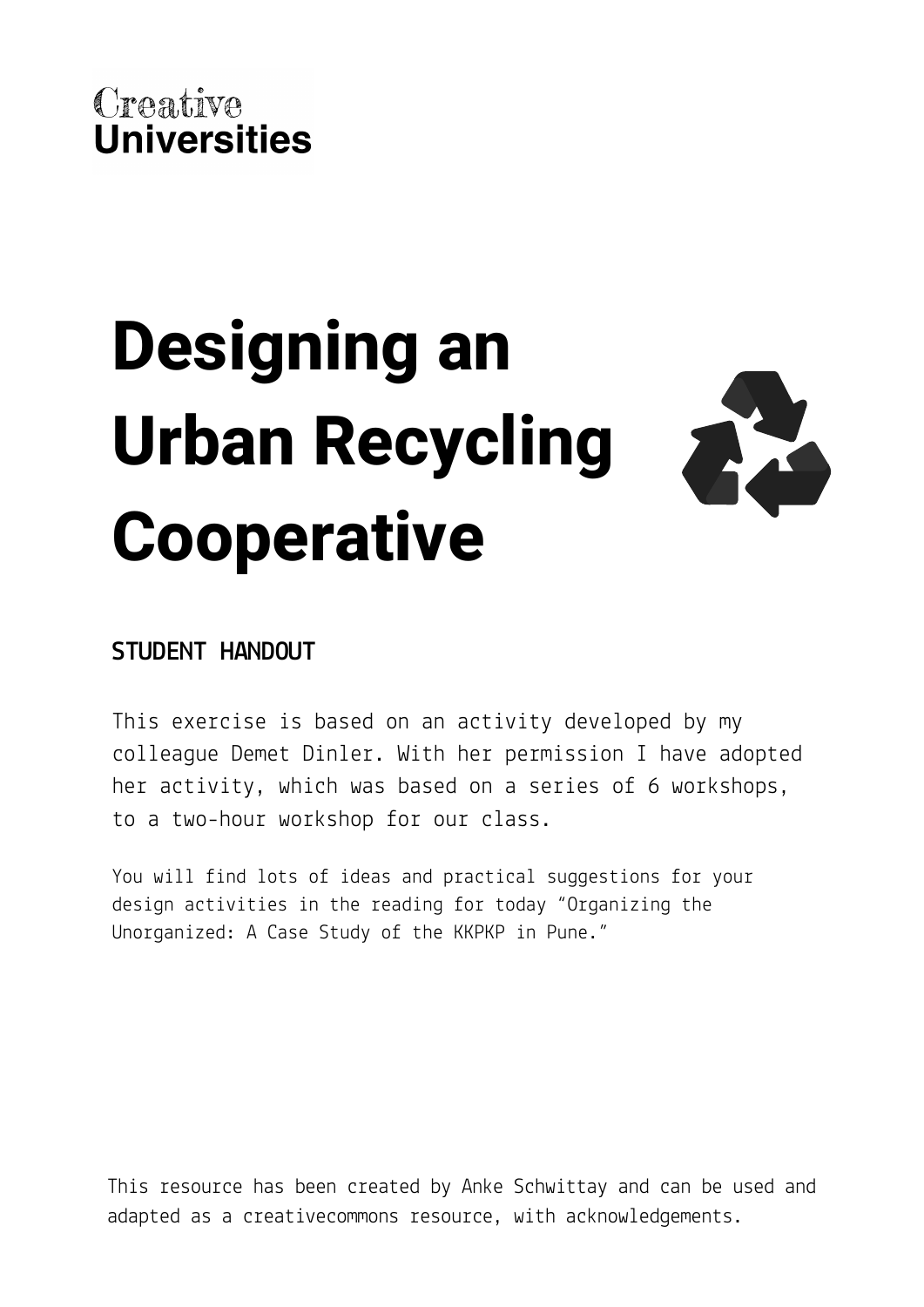

STUDENT HANDOUT: DESIGNING AN URBAN RECYCLING COOPERATIVE

#### **OBJECTIVE OF WORKSHOP**

To design a plan for setting up a recycling cooperative where waste pickers will no longer sell their waste individually to middlemen, but rather will bring, sort and sell it to the cooperative, which will on-sell it directly to wholesale recycling plants and factories reusing materials. This cuts out the middlemen who take a large cut of the sales and allows the cooperative to negotiate for better prices based on higher volume of waste.

The aim of the coop is to provide a local alternative economy initiative to generate more stable and higher sources of income for informal workers and to tackle inequalities in class, gender and ethnicity.

#### **SETTING**

An informal neighbourhood in a country of the GS where people from different ethnic backgrounds live together. Most people engage in informal, low-paid and unstable work, mainly waste picking.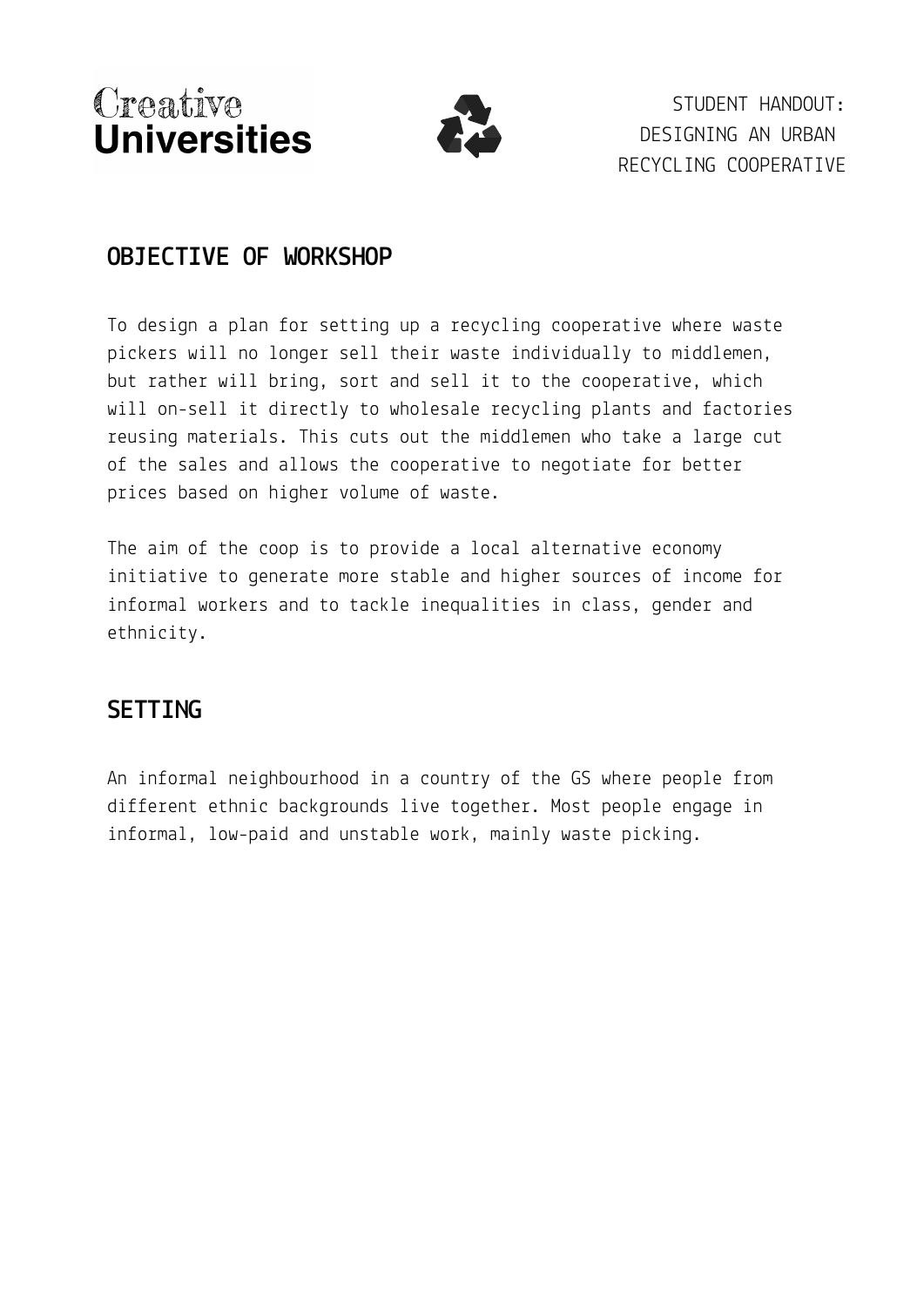STUDENT HANDOUT: DESIGNING AN URBAN RECYCLING COOPERATIVE

### **CHALLENGES TO ADDRESS**

- The cooperative will be a direct challenge to the vested interests of the middlemen who have traditionally bought the waste from individual collectors, and also to large wholesalers who work with recycling plants. Especially the middlemen, most of whom also live in the neighbourhood, want to stop the establishment of the cooperative. How will you overcome their resistance? In addition, there have been rumors that the municipal government is planning to outsource to garbage collection to a private company, which would displace waste pickers all together. How will you prevent that?
- The urban spaces (homes, dump sites, streets, public garbage bins) from which individual waste pickers get their waste are divided along ethnic line, with some groups having access to lower-quality and less amount of waste and therefore getting paid less. Because one of the founding values of the cooperative is economic equalities among all members, you will need to change that. How will you overcome resistance from ethnic groups who are used to getting higher-quality waste and get them to buy into the egalitarian vision of the cooperative? How will you ensure that equality within the cooperative's design (legal, logistic, economic)?
- Most women in the neighbourhood are responsible for domestic work and are not allowed to get paid work, following deeply entrenched patriarchal rules, although many women would like to earn money. As one of the objectives of the cooperative is to work for gender equality, this situation needs to be addressed. How will you do that and get the women involved in the cooperative? On the other hand, in many families children are also picking waste to supplement family income. How will you address that?
- You do not have the resources to start the cooperative and will need to identify and approach local leaders, municipal and other public authorities, NGOs and donors, local banks or other places for support. How will you do that?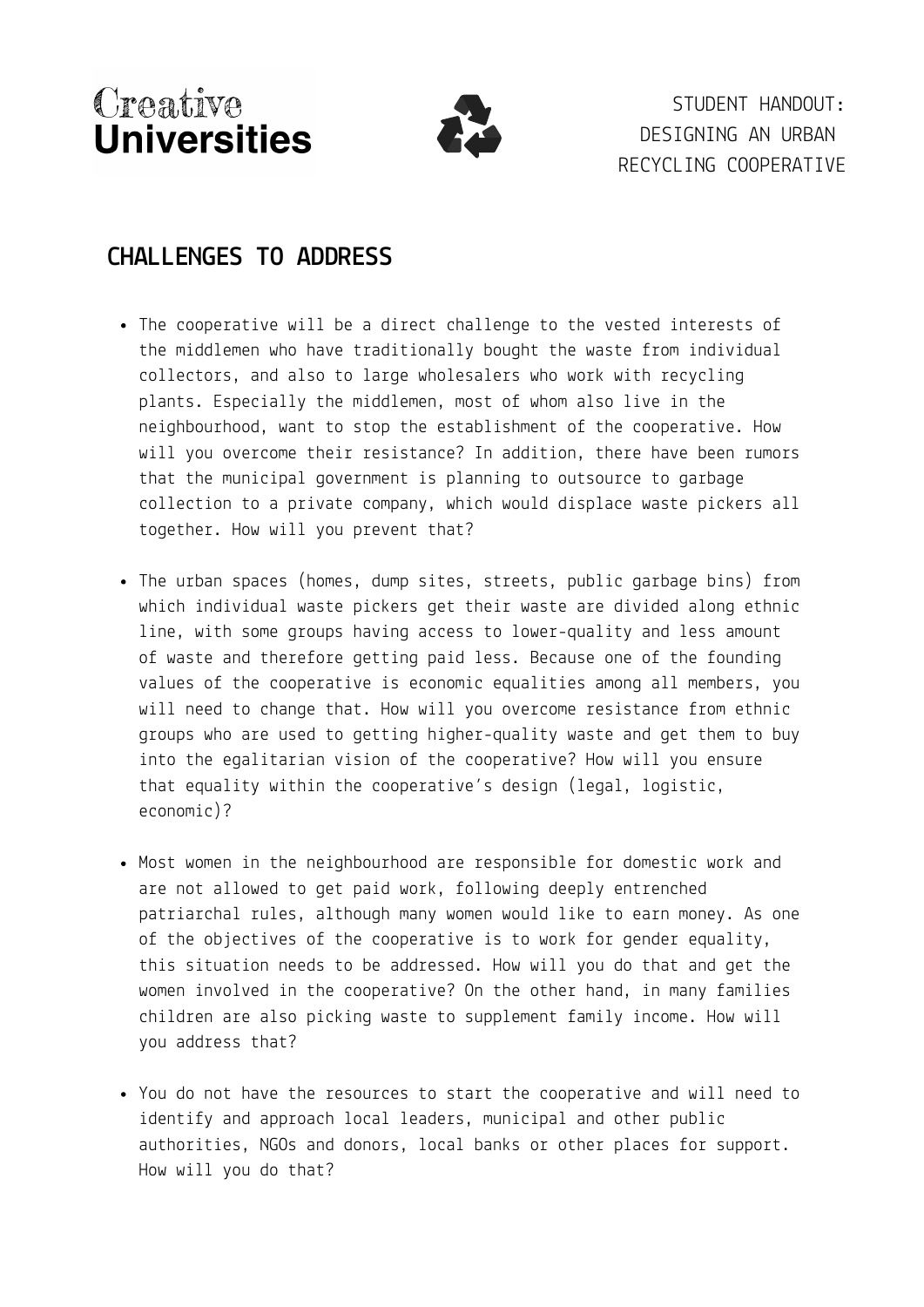



STUDENT HANDOUT: DESIGNING AN URBAN RECYCLING COOPERATIVE

(15 minutes) Your first group task is to decide **whether you want to locate your cooperative in a specific city/country** or not, and if so, where. You also need to decide on a **name for your coop**

#### **SMALL GROUP WORK**

Then you will work in smaller groups on a series of sub-tasks to design answers to the questions above. Here are the four different sub-groups, join the one you are most interested in (you might want to divide up the tasks within your sub-group as appropriate).

Document your work as it develops using the materials provided (60 minutes, you can take a short break during this time as your group sees fit):  $\bullet$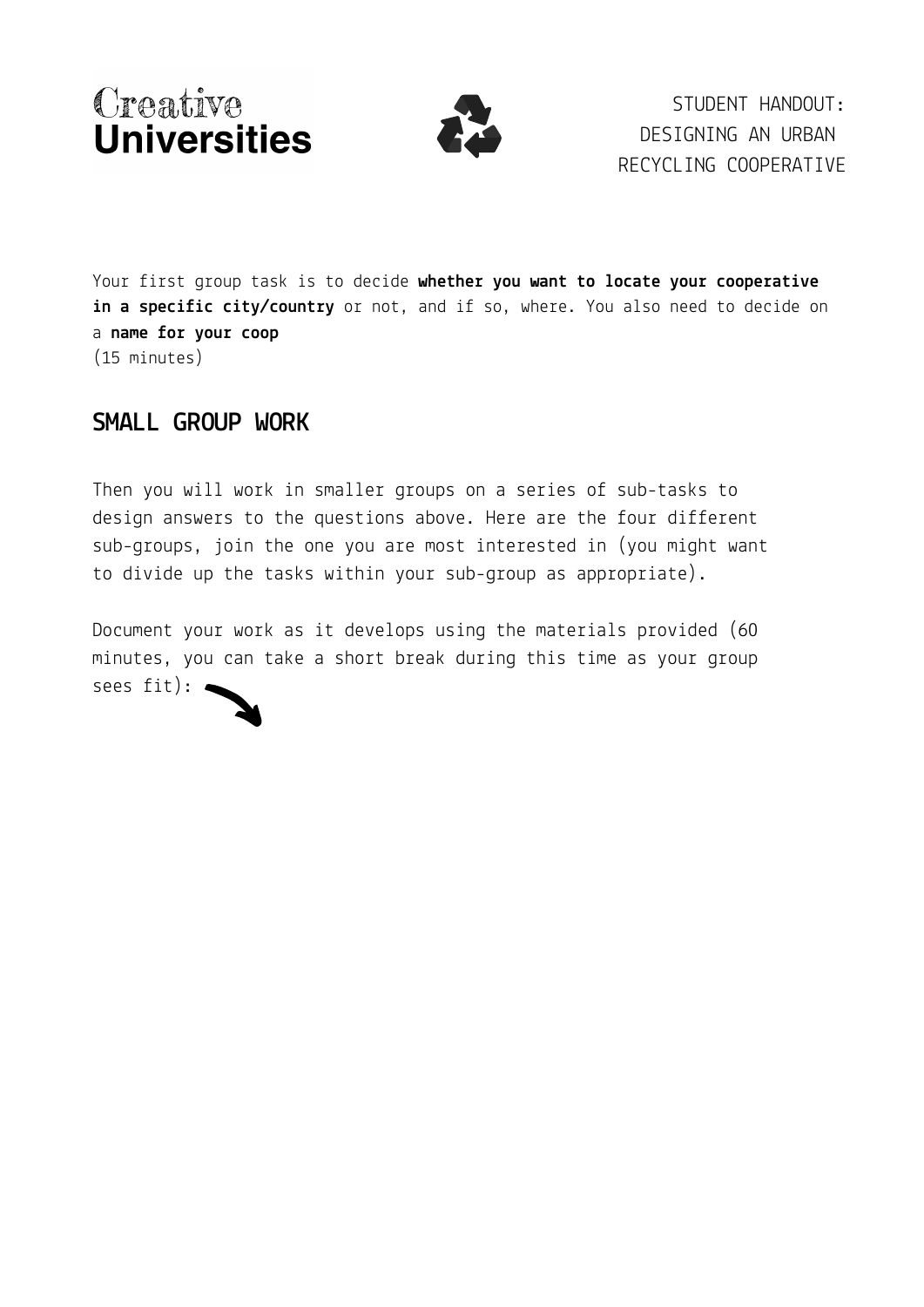STUDENT HANDOUT: DESIGNING AN URBAN RECYCLING COOPERATIVE

## **1 GOVERNANCE**

Write a list of general principles and rules to govern the cooperative. Make sure you clearly articulate its core values and explain how they will inform the day-to-day operations of the cooperative as well as its more general functioning.

- How will you ensure a truly cooperative and equitable work environment, eg charter of behaviour, sanctions, training, ways to deal with divisive gossip, conflict resolution mechanisms etc?
- How will you ensure that the coop is representative of all members? By whom will it actually be run? Do you have paid staff, volunteers, elected representatives? How would you convert freeloaders (waste pickers who are not members but are claiming the benefits of the coop) into new members?
- How will you work to create an identity among your members, as workers who make an important contribution to the city's economy, cleanliness, environment and public health? Design an ID card showing the coop's logo as part of this process.
- How will you educate coop members about the significance of their work?
- What are your main ways of communicating with members?
- Will you charge a membership fee and if yes, how much will it be?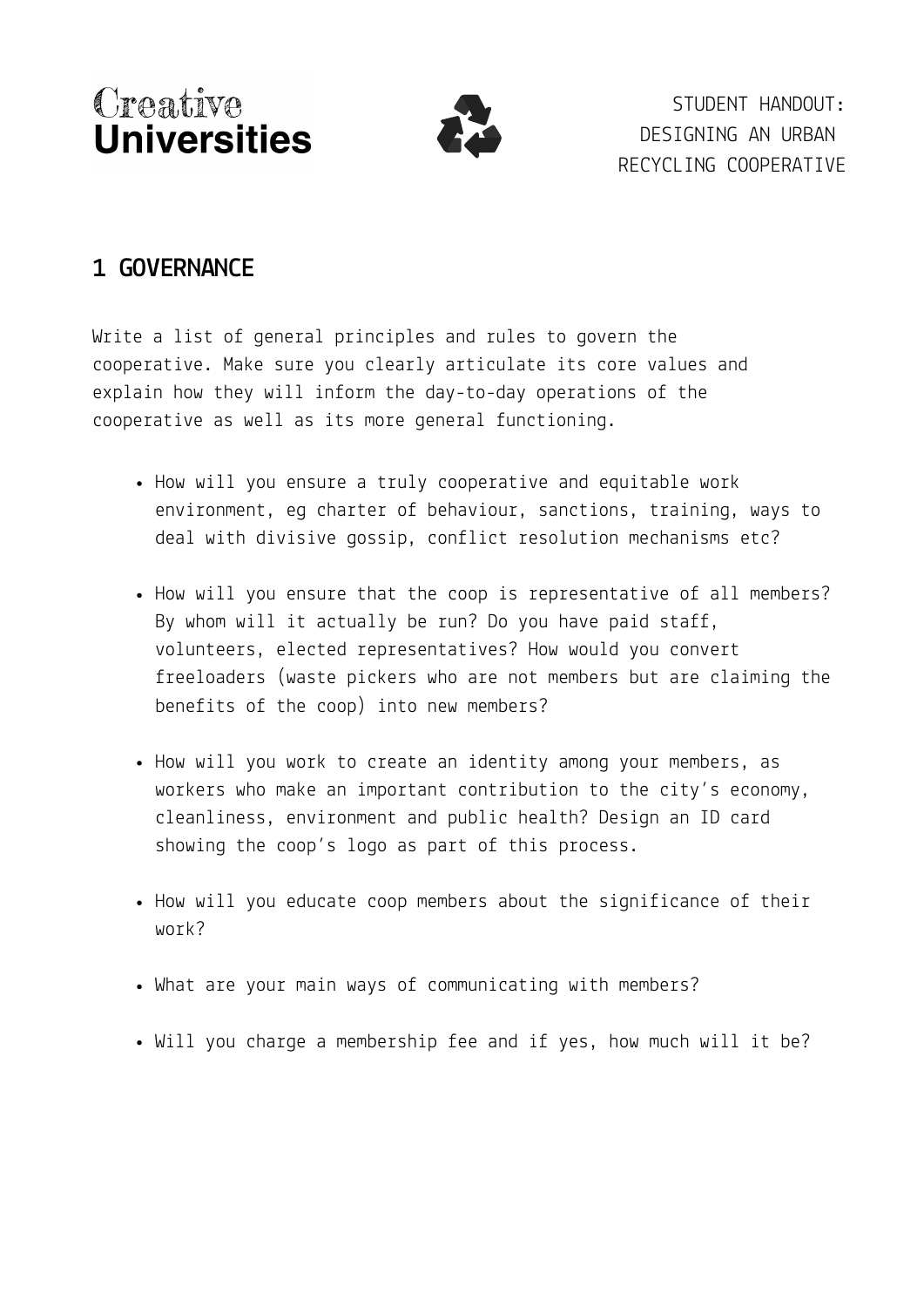

STUDENT HANDOUT: DESIGNING AN URBAN RECYCLING COOPERATIVE

## **2 EXTERNAL SUPPORT**

Develop a plan for which potential supporters you could approach and write your pitch/presentation to them (point 4 above).

- This pitch will need to be tailored to the different kinds of organization you are asking for support, eg
	- an NGO interested in issues of justice
	- a bank you might ask for a low-interest loan
	- a local politician who might be interested in votes
	- a local business wanting to show that it is socially responsible and engaged in the community
	- an environmental charity interested in issues of sustainability
- Part of your strategy is to get the municipal government to provide a piece of land or a property for the cooperative's use. Similarly, your members need to be able to do an initial sorting of the scrap where they pick it up and want to be able to use dedicated spaces by the side of roads for that (one option would be to re-designate a small number of existing car parking spaces). The municipality initially refuses both points. What organizing tactics will you use to get councillors to change their minds?
- The residents of the middle and upper-class neighborhoods where coop members pick waste regard them as a public nuisance and harass or otherwise discriminate against them. How will you change their opinion of and attitude towards waste pickers?
- How will you ensure that your external supporters will not impose their own vision of how things should be on the coop?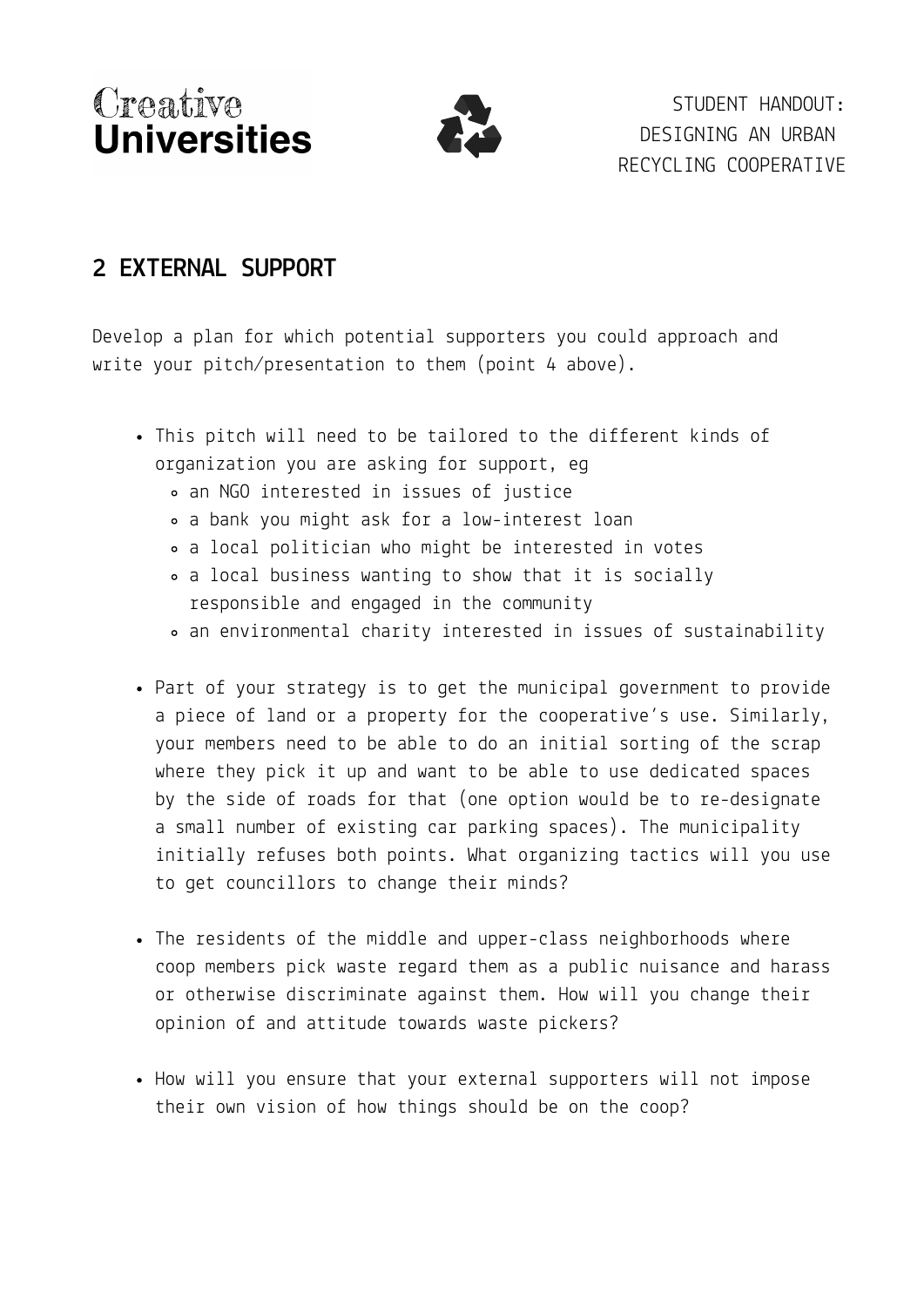

STUDENT HANDOUT: DESIGNING AN URBAN RECYCLING COOPERATIVE

## **3 ECONOMIC**

Work out the economic principles of the cooperatives:

- How will members get paid?
- How will you set the prices for different types of recyclables? How will you ensure that all members get equal access to the same opportunities in terms of quality and quantity of waste (point 2 above)?
- How will you ensure that individual members will not sell their recyclables directly to the plant or go back to middlemen when they have immediate cash needs?
- How will you negotiate with the wholesaler for better prices for the coop's recyclables? How will you plan for fluctuations in the price of recyclables which are dependent on macro-economic factors and sometimes can dip severely at short notice?
- Then develop a strategy for how to deal with the expected resistance from established middlemen and the plans of the municipality to privatize garbage collection (we assume that the rumors in point 1 above are true)?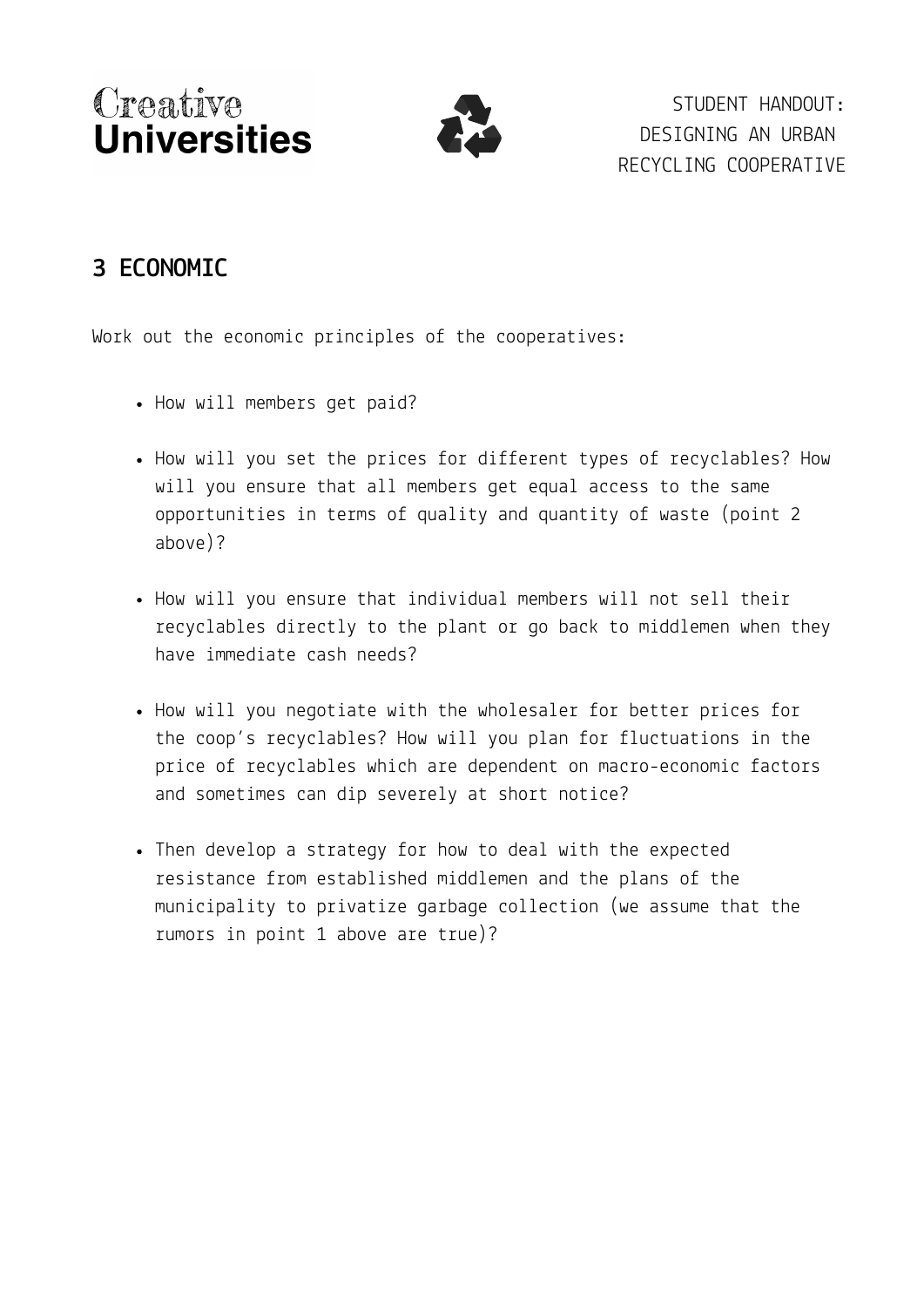

STUDENT HANDOUT: DESIGNING AN URBAN RECYCLING COOPERATIVE

## **4 SOCIAL (GENDER AND CHILDREN)**

1.Develop a plan for talking to families about women's involvement in the cooperative and the issue of child labor (point 3 above).

- What is the best format for these talks, eg house to house visits, community meeting, focus group, women only, couples, street theatre, social media?
- What is your message around why women should become involved? How will you address patriarchal power and arguments?
- In what concrete ways should women get involved?
- How would you address their childcare needs for younger children?
- How would you address the involvement of older children in waste picking?